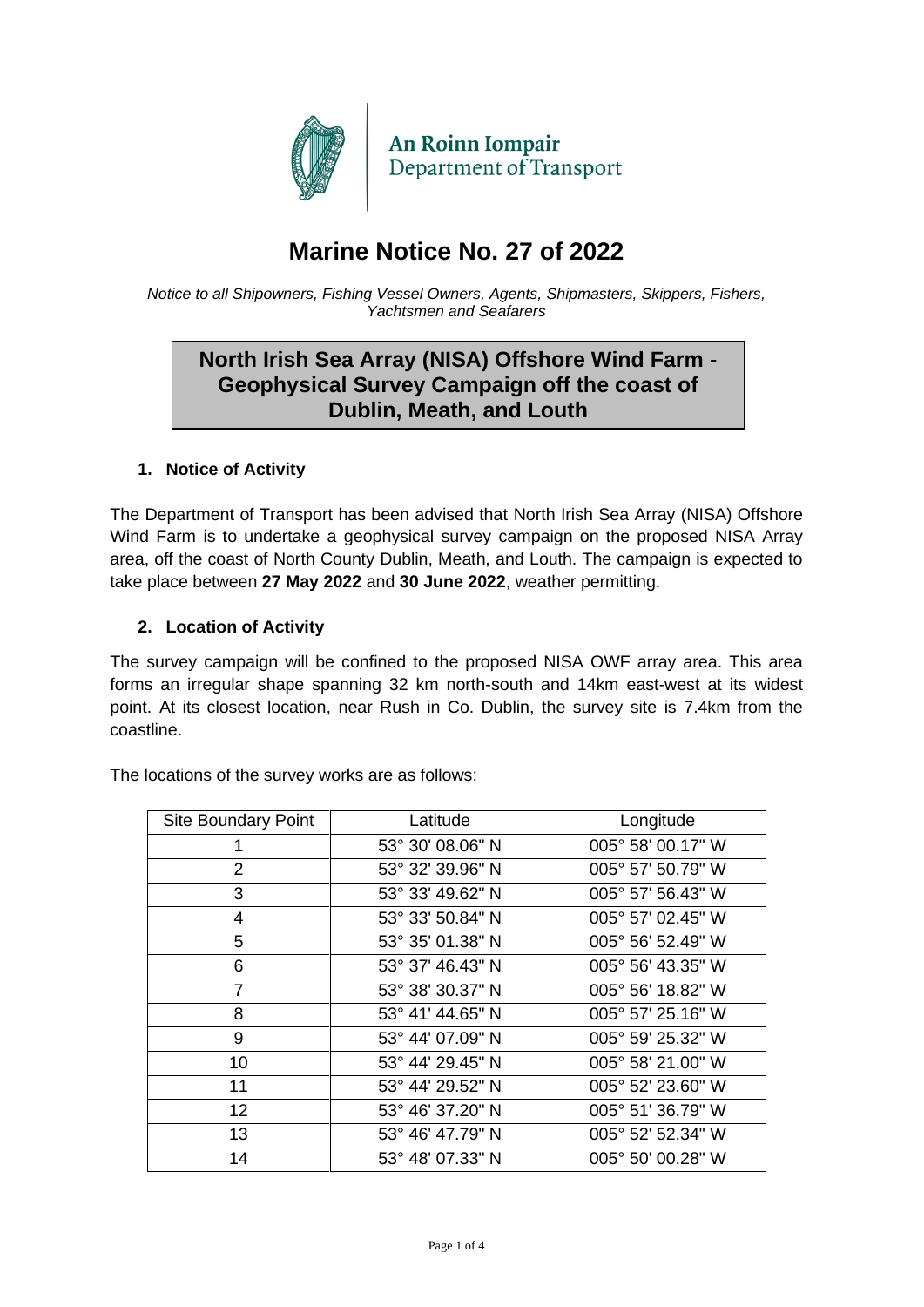| 15 | $53^{\circ}$ 47' 14.28" N | $005^{\circ}$ 46' 14.63" W |
|----|---------------------------|----------------------------|
| 16 | $53^{\circ}$ 42' 59.06" N | $005^{\circ}$ 48' 45.91" W |
| 17 | 53° 40′ 57.72″ N          | $005^{\circ}$ 49' 50.72" W |
| 18 | 53° 34′ 36.27″ N          | $005^{\circ}$ 50' 22.49" W |
| 19 | 53° 31′ 25.83″ N          | $005^{\circ}$ 49' 53.55" W |

#### **3. Details of the Survey Vessel**

The survey will be conducted by the "**Fugro Mercator**" Survey vessel (call sign **C6DU5**). As the survey vessel will be restricted in its ability to manoeuvre when surveying, due to the deployment of the towed survey equipment from the vessel for the duration of the survey activities, other vessels are kindly requested to keep a wide berth.

The vessel will display appropriate lights and signals. The survey will utilise multibeam echosounders, sub-bottom profilers, side-scan sonar, magnetometer, both hull-mounted and towed. Typically, the towed cable lengths will be about four times the water depth while acquiring survey data. The work will be conducted during 24hr operations. Mariners are advised to keep continuous watch on VHF radio channel 16 when navigating the area.

#### **4. Contact Details**

Enquiries regarding the contents of this Marine Notice, or any other matters should be directed to NISA's Senior Project Manager,

**Tina Raleigh** Senior Project Manager Email: [enquiries@northirishseaarray.ie](mailto:enquiries@northirishseaarray.ie)

For enquiries related to fishing, please contact the dedicated Fisheries Liaison Officer for NISA Offshore Wind Farm,

**Mark O Reilly**, Director Fishery Liaisons Limited Mobile: 085-1399000, Email: [mark@fishery-liaisons.com](mailto:mark@fishery-liaisons.com)

All mariners are reminded of their responsibilities under the **International Collision Regulations** and are reminded of [Marine Notice No. 17 of 2007,](https://www.gov.ie/pdf/?file=https://assets.gov.ie/22187/255848a3288444cf8218b192892901b2.pdf#page=1) which gives general advice in relation to the activities of vessels engaged in survey work for hydrographic, seismic, fishing research and underwater operations.

The International Regulations for Prevention of Collisions at Sea (COLREGS) are implemented in Irish law by the *Merchant Shipping* (*Collision Regulations) (Ships and Water Craft on the Water) Order 2012* [S.I. No. 507 of 2012] and the *Signals of Distress (Ships) Rules 2012* [S.I. No.170 of 2012]. [See Marine Notice No. 06 of 2013. T](https://www.gov.ie/pdf/?file=https://assets.gov.ie/199830/aa78b329-e197-4fff-bdb4-de2fae17c30f.pdf#page=null)hese Statutory Instruments may be purchased by mail order from Government Publications, Office of Public Works, 52 St. Stephen's Green, Dublin 2. Tel: (01) 6476834/1890-213434. They are also available online at: [www.irishstatutebook.ie.](http://www.irishstatutebook.ie/)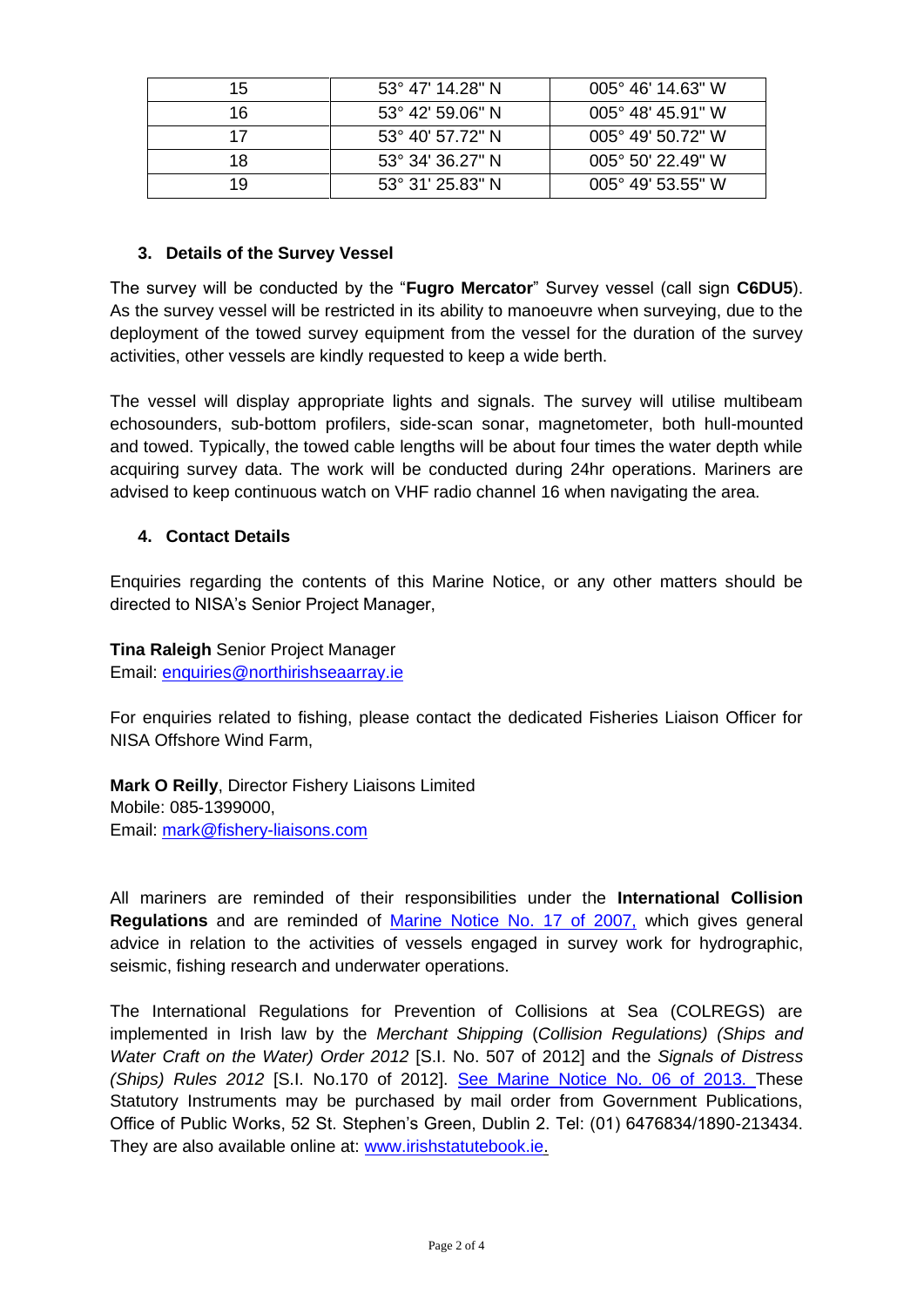Note: Marine Notices are issued purely for maritime safety and navigation reasons and should not be construed as conferring rights or granting permissions.

Irish Maritime Administration, Department of Transport, Leeson Lane, Dublin 2, D02 TR60, Ireland.

18/05/2022

Encl: Appendix 1 Map of Survey Area.

For any technical assistance in relation to this Marine Notice, please contact: The Marine Survey Office, email: [MSO@transport.gov.ie](mailto:MSO@transport.gov.ie) For general enquiries, please contact the Maritime Safety Policy Division, email: [MaritimeSafetyPolicyDivision@transport.gov.ie](mailto:MaritimeSafetyPolicyDivision@transport.gov.ie) Written enquiries concerning Marine Notices should be addressed to: Dept. of Transport, Maritime Safety Policy Division, Leeson Lane, Dublin 2, D02 TR60, Ireland. email: [MarineNotices@transport.gov.ie](mailto:MarineNotices@transport.gov.ie) or visit us at[: www.gov.ie/transport](http://www.gov.ie/transport)